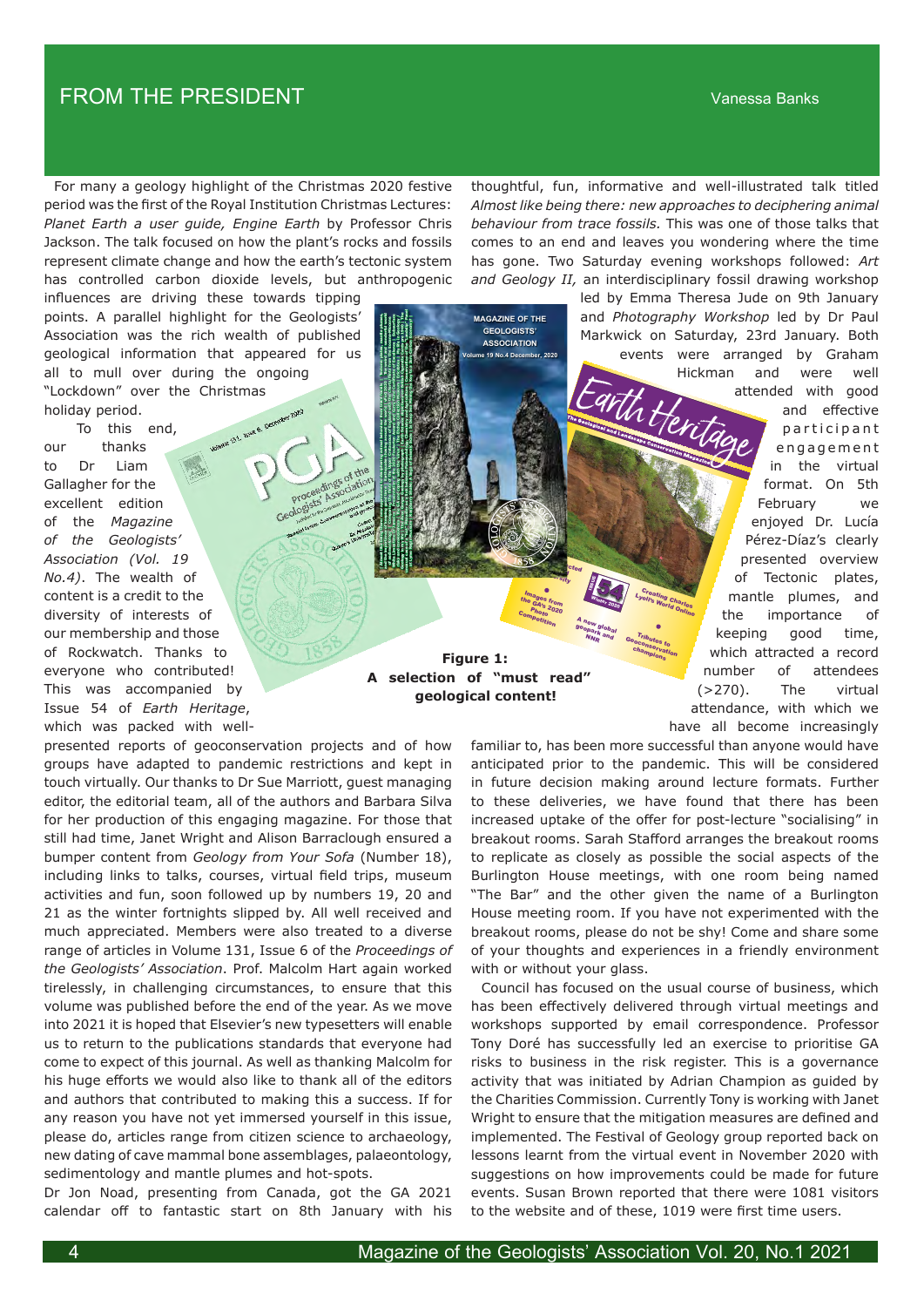Visitors were from the UK and 34 other countries. In the order of 10% of the visitors arrived via social media channels, so our thanks to John Cooper, Tom Phillips, David Pedreros Bastidas and Amy Edgington for contributing to this. During January there was considerable activity pertaining to the nominations for Council and the Awards. These are significant pieces of work for Council. Perhaps surprisingly in the current situation there are some new initiatives being formulated. One such initiative, led by Lucia relates to GA merchandising, more of this to come in the near future. Looking forward, Nick Pierpoint has worked hard to collate reporting on how the Geologists' Association has responded to the pandemic. Undoubtedly, this will be a valuable document for the archives. Decisions have yet to be made, in the context of Government Covid Guidance, regarding the Geologists' Association Annual Conference in Edinburgh and this year's Festival of Geology. This year's GA Student Symposium (GASS) will be a virtual event taking place over two half days.

The afternoon of Thursday 20 May and the morning of Friday 21 May 2021 are the dates for your calendarl!

Towards the end of January Dr Michael Daly, the current President of the Geological Society of London (GSL), informed the GSL membership about the situation regarding the Burlington House Apartments. The letter sets out the situation regarding rising rents and a 3-5 year timescale for action. In the short term, the GSL proposes to work with other Courtyard societies to launch a final campaign for Government support to remain at Burlington house and to consider options for alternative premises and re-location. Dr Richard Hughes, the Executive Secretary of the GSL kindly attended our Council meeting on 5 February and took questions on this situation. The GA has responded by offering support for the lobbying exercise. In parallel we will arrange a working group to consider options for the GA should the need arise for us to move. We will keep the membership informed as the situation evolves.

| We welcome the following new members to the Geologists' Association: |                           |                        |                            |                      |
|----------------------------------------------------------------------|---------------------------|------------------------|----------------------------|----------------------|
| Elected November 2020 - February 2021                                |                           |                        |                            |                      |
| <b>Richard Arthur</b>                                                | <b>Ross Baker</b>         | <b>Holly Chubb</b>     | <b>Giles Clifton</b>       |                      |
| <b>Roger Cornish</b>                                                 | <b>Stephen Crittenden</b> | <b>Simon Cuthbert</b>  | <b>Adam Dargan</b>         |                      |
| <b>Jonathan Davey</b>                                                | Lia D'Heldt               | <b>Miriam Fox</b>      | <b>Geoff Gilbert</b>       | <b>Mary Gill</b>     |
| <b>Chris Grew</b>                                                    | <b>Simon Guscott</b>      | Laura Hemmingham       | <b>Thomas Horseman</b>     |                      |
| <b>Matthew Johnson</b>                                               | <b>Hugh Johnson</b>       | <b>Elena Jones</b>     | <b>David Lewis</b>         | <b>Peter Lincoln</b> |
| John Madigan                                                         | <b>Adrian Marsh</b>       | <b>Robert Maurer</b>   | <b>Miles Mayall</b>        |                      |
| <b>Patrick Moore</b>                                                 | <b>Matthew Newell</b>     | Judy Oppe              | <b>Martha Papadopoulou</b> |                      |
| <b>Andy Pedrick</b>                                                  | <b>Daniel Reid</b>        | <b>Hilary Robinson</b> | <b>Wayne Sayer</b>         | <b>Isam Shendi</b>   |
| <b>Howard Siddle</b>                                                 | John Stanbridge           | <b>Mike Streetly</b>   | <b>Simon Webster</b>       |                      |
| <b>Sharon Wheeler</b>                                                | <b>Gerry Withers</b>      |                        |                            |                      |

**Deaths** During the past three months we have been made aware of the death of the following members:

 **Dr Ieuan David Professor Graham Evans Mr John Stanley** 

Please notify the office if you become aware of the death of a GA member. We are always open to receipt of short obituaries and/or a photograph - so if you would like to write one please get in touch.



**Geologists'Association** 

...for all geologists and earth scientists, both professional and amateur.

Magazine of the Geologists' Association Vol. 20, No.1 2021 **5** Section 1: 1997 5